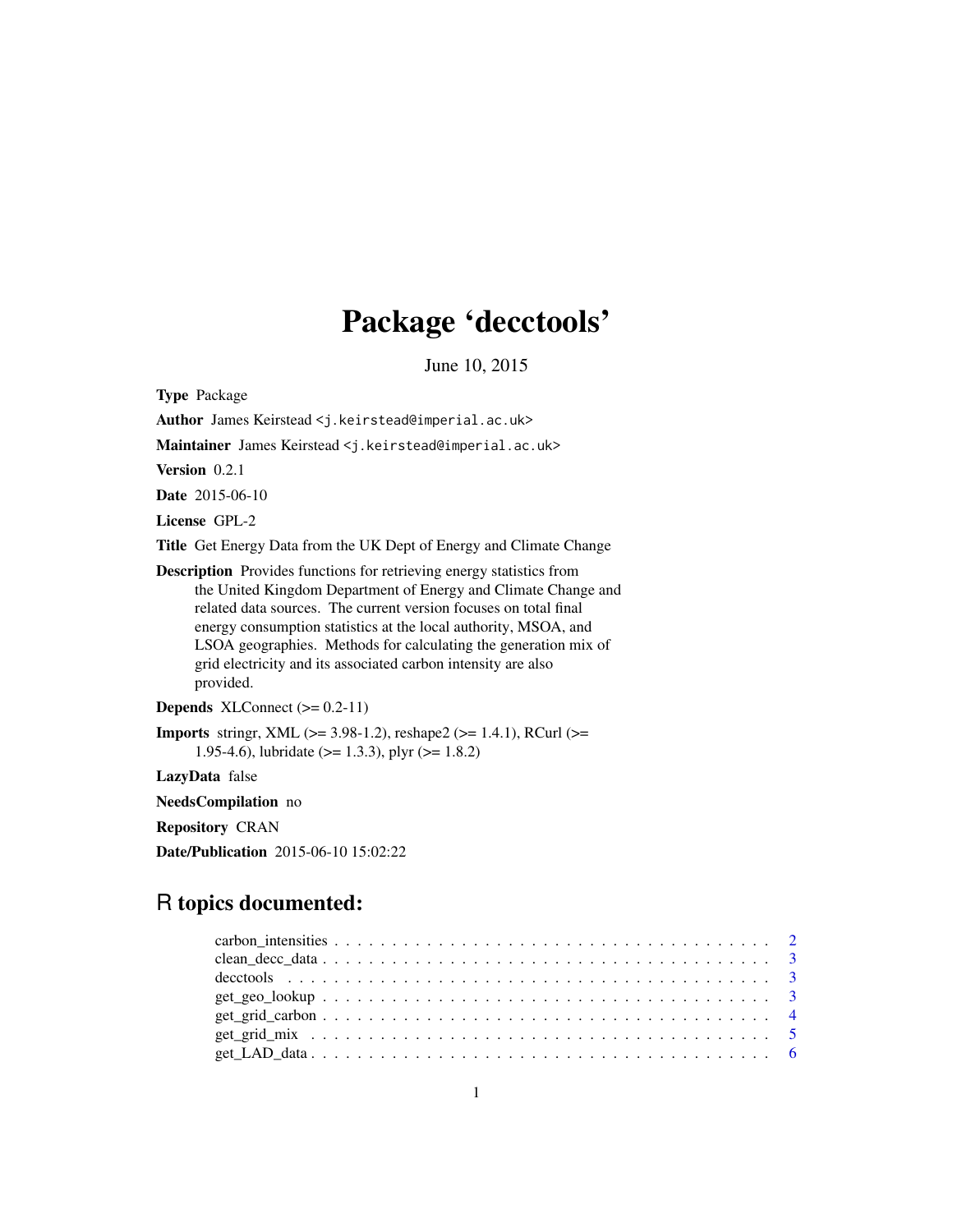<span id="page-1-0"></span>

|       | $\overline{\phantom{0}}8$ |
|-------|---------------------------|
|       |                           |
|       |                           |
|       |                           |
|       |                           |
|       |                           |
|       |                           |
|       |                           |
|       |                           |
|       |                           |
|       |                           |
|       |                           |
|       |                           |
|       |                           |
|       |                           |
|       |                           |
|       |                           |
|       |                           |
|       |                           |
|       |                           |
| Index | 21                        |

<span id="page-1-1"></span>carbon\_intensities *Carbon intensity data*

## Description

A data frame giving the carbon intensity of different electricity generating sources including electricity flows from interconnections with other European countries. The values are measured in g CO2/kWh.

## Format

A data frame with 13 rows and 2 columns

#### Source

Data come from [https://www.gov.uk/government/organisations/department-of-energy-c](https://www.gov.uk/government/organisations/department-of-energy-climate-change/series/fuel-mix-disclosure-data-tables)limate-change/ [series/fuel-mix-disclosure-data-tables](https://www.gov.uk/government/organisations/department-of-energy-climate-change/series/fuel-mix-disclosure-data-tables), [http://www.earth.org.uk/note-on-UK-grid-](http://www.earth.org.uk/note-on-UK-grid-CO2-intensity-variations.html)CO2-intensity-varia [html](http://www.earth.org.uk/note-on-UK-grid-CO2-intensity-variations.html), and https://www.gov.uk/government/publications/2012-greenhouse-gas-conversion-factors-for-comp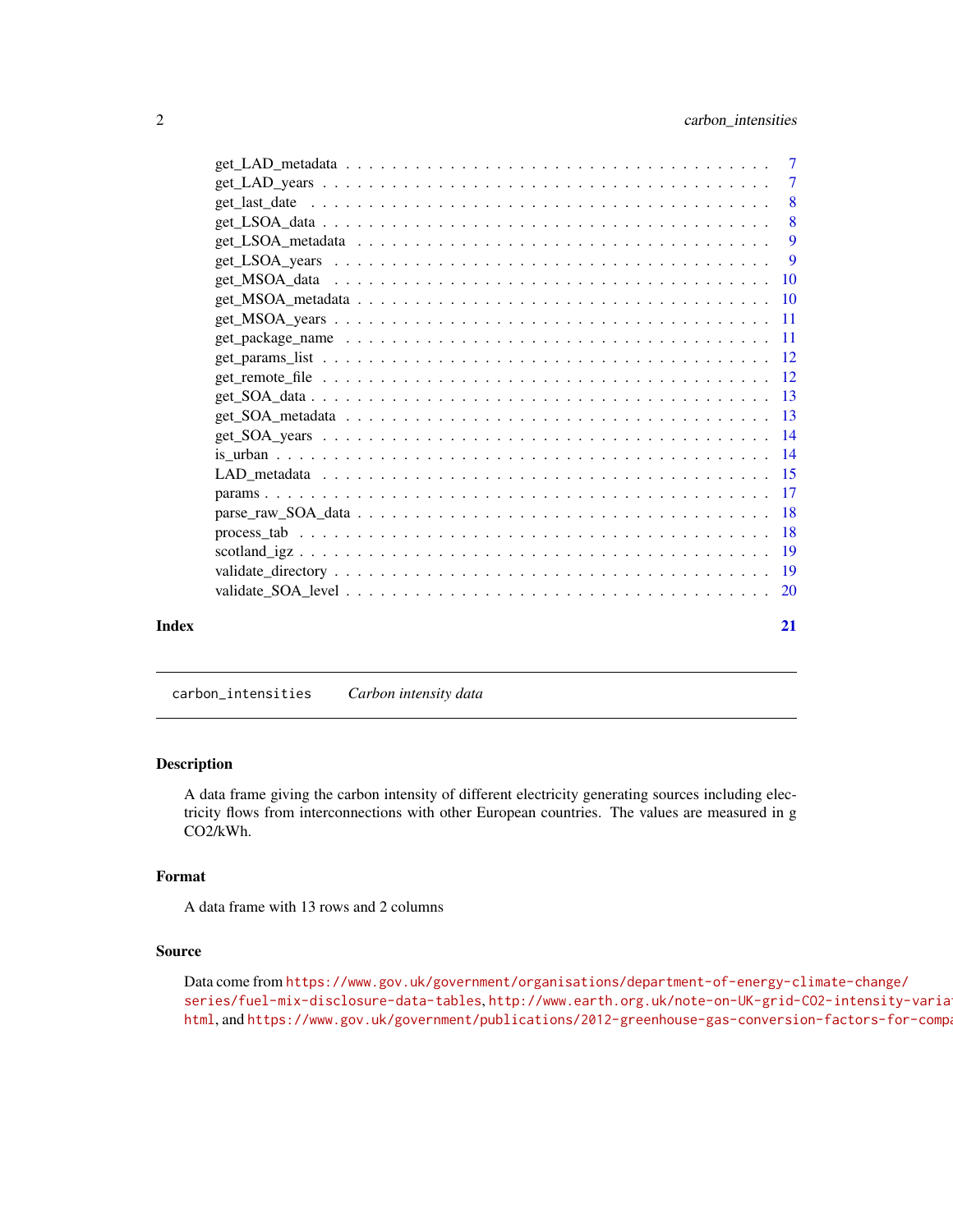<span id="page-2-0"></span>clean\_decc\_data *Cleans the raw DECC energy consumption data for easier use*

#### Description

Cleans the raw DECC energy consumption data for easier use

## Usage

```
clean_decc_data(df)
```
## Arguments

df the raw DECC data frame from the spreadsheet

#### Value

a long database with headers by sector and fuel

decctools *decctools*

## Description

Provides easy access to United Kingdom energy statistics for R. Most of the underlying data comes from the Department of Energy and Climate Change website, <http://www.decc.gov.uk>. A working internet connection is needed for almost all of the functions.

## See Also

[get\\_LAD\\_data](#page-5-1), [get\\_MSOA\\_data](#page-9-1), [get\\_LSOA\\_data](#page-7-1), [get\\_geo\\_lookup](#page-2-1), [get\\_grid\\_mix](#page-4-1), [get\\_grid\\_carbon](#page-3-1)

<span id="page-2-1"></span>get\_geo\_lookup *Gets a lookup table to match IDs across geographies*

## Description

Provides a lookup table giving the local authority name and corresponding IDs for LAD, MSOA, and LSOA geographies.

#### Usage

get\_geo\_lookup()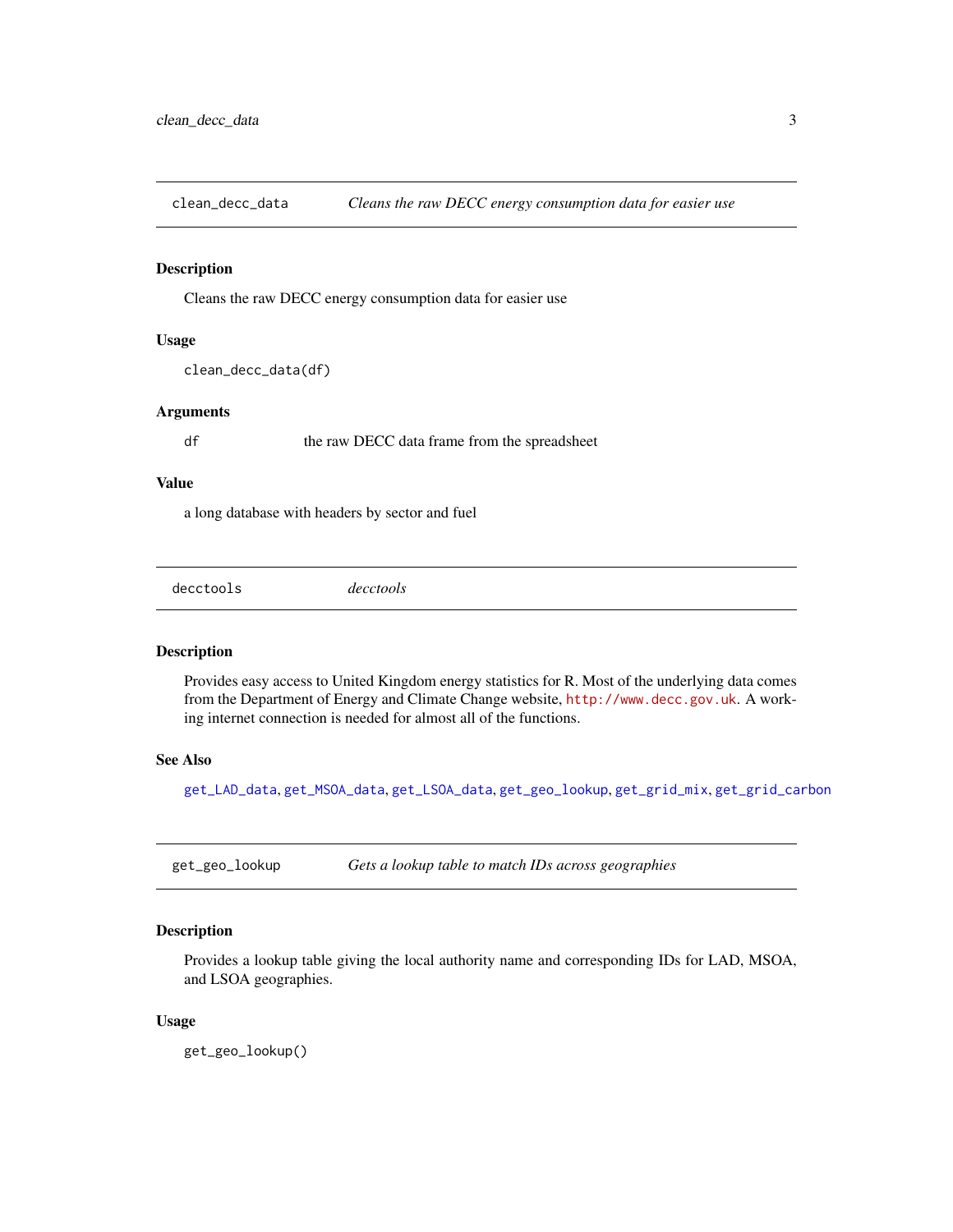## Value

a data frame

## Note

As SOA energy data are not available for Northern Ireland, this method only returns a lookup for England, Wales, and Scotland. These lookup tables are based on a mix of 2011 and 2012 geographies so when fetching data for other years, users may find that codes don't align. The recommended strategy is to merge on the name where possible.

<span id="page-3-1"></span>get\_grid\_carbon *Calculates the carbon intensity of electricity generation*

## Description

Calculates the carbon intensity of electricity generation in the UK between specified dates.

## Usage

get\_grid\_carbon(start, end)

## Arguments

| start | the start date for retrieving data. |
|-------|-------------------------------------|
| end   | the end date for retrieving data    |

## Value

a data frame with a datetime stamp and average carbon intensity of electricity measured in kg CO2/kWh

## See Also

[get\\_grid\\_mix](#page-4-1) and [carbon\\_intensities](#page-1-1) for data sources

## Examples

```
# These require a working internet connection
start <- "2010-01-01"
end <- "2010-01-03"
# Gets grid carbon for 1-3 January 2010
carbon <- get_grid_carbon(start, end)
```
<span id="page-3-0"></span>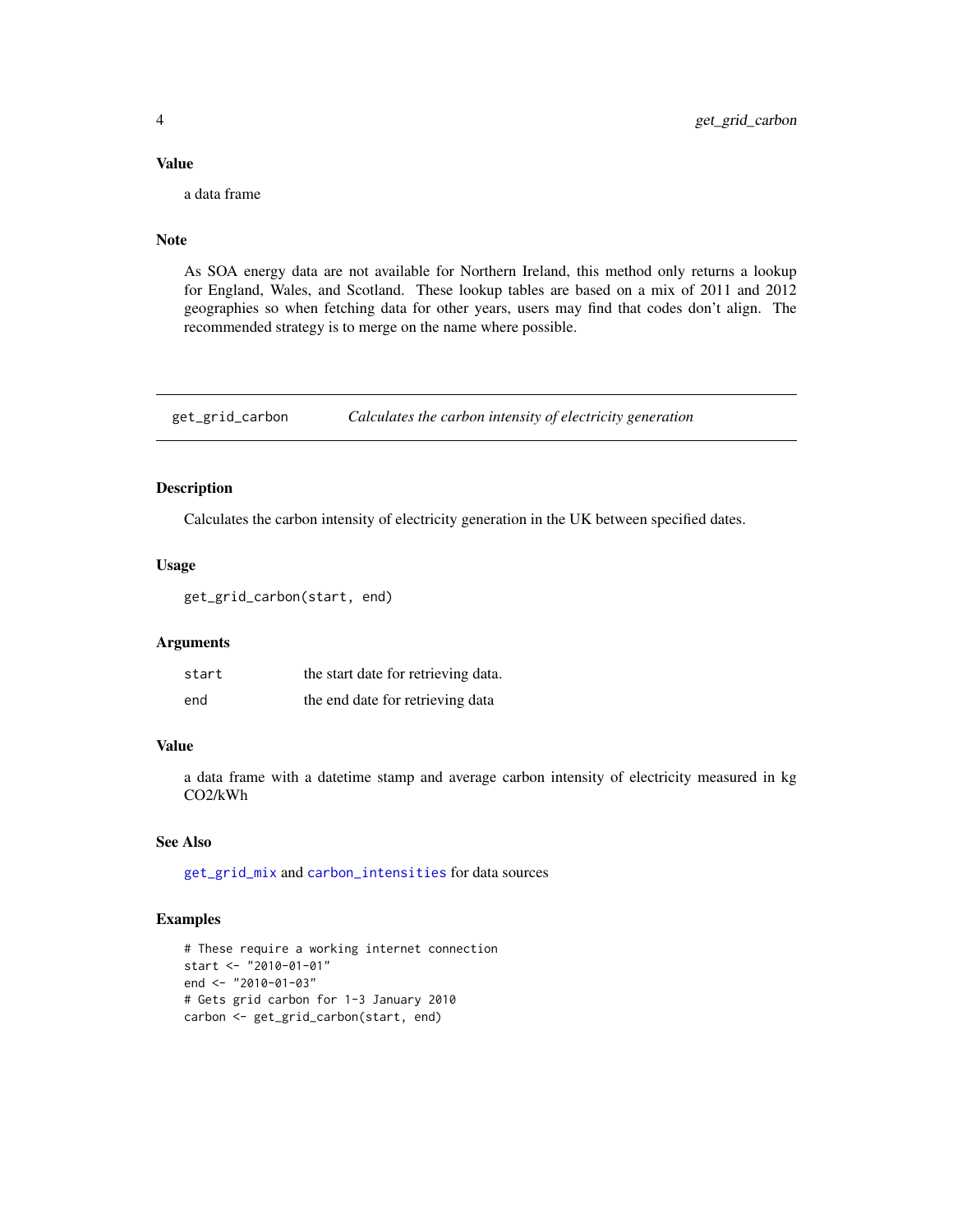<span id="page-4-1"></span><span id="page-4-0"></span>

Gets the mix of fuel sources used to generate UK grid electricity between specified dates. Valid dates are yyyy-mm-dd and must be between 2009-01-01 and the current day; the start must come before the end date.

#### Usage

get\_grid\_mix(start, end)

#### Arguments

| start | the start date for retrieving data. |
|-------|-------------------------------------|
| end   | the end date for retrieving data    |

#### Value

a data frame with a datetime stamp and average power generated by fuel type in MW

#### Source

The underlying data come from BM Reports, [http://www.bmreports.com/bsp/bsp\\_home.htm](http://www.bmreports.com/bsp/bsp_home.htm), and are used under license from Elexon (see disclaimer below). However the BM Reports website is hard to use and so this function uses archived Elexon data compiled by the charity Renewable Energy Foundation and available at no cost at <http://www.ref.org.uk/fuel/>.

ELEXON does not and shall not be deemed to warrant or guarantee or make any representation (whether expressly or impliedly) as to the title, completeness, accuracy, reliability, freeness from error, method of preparation, merchantability or fitness for the purpose or for any particular purpose (whether or not any such purpose has been notified to ELEXON) of the Licensed Data and/or any use of or dealing with it. ELEXON shall have no liability or responsibility whatsoever or howsoever arising (whether directly or indirectly) as a result of or in connection therewith, including in respect of each and all loss of profits, loss of revenue, loss of goodwill, loss of contracts, loss of business or production, indirect loss, economic or consequential loss, claims, demands, proceedings, actions, losses, liabilities, damages, costs, charges and expenses (whether or not any of the foregoing are foreseeable)

## Examples

```
# These require a working internet connection
start <- "2010-01-01"
end <- "2010-01-03"
# Gets data for 1-3 January 2010
data <- get_grid_mix(start, end)
```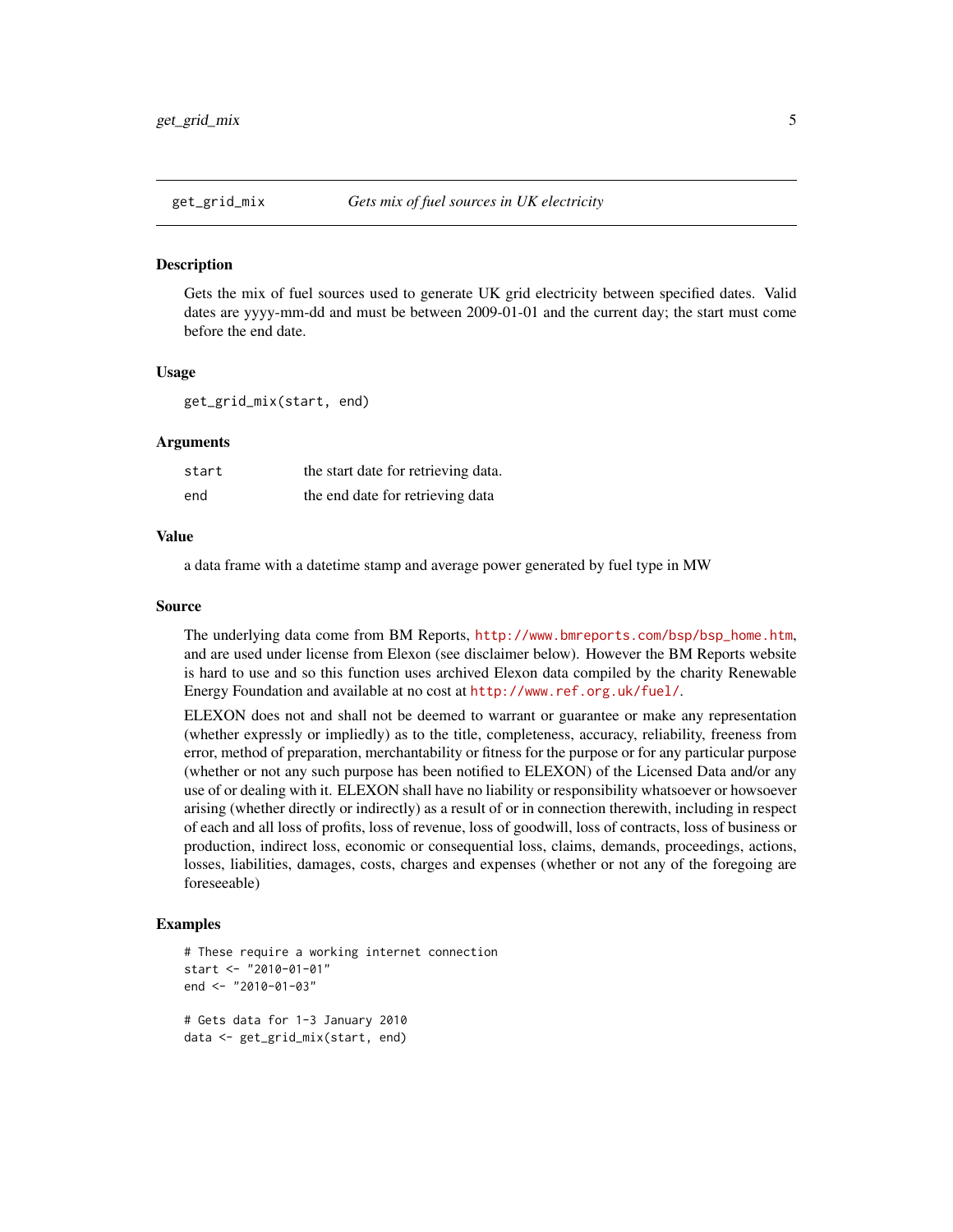Gets LAD (Local Administrative District) energy data from the DECC website, [http://www.decc.](http://www.decc.gov.uk) [gov.uk](http://www.decc.gov.uk). Since the format of these files tends to change just enough to be irritating for dependent code, there is also an option that allows you to cache a local copy. Note that the total values do not contain the unallocated fuel values, which represent approximately 0.3 demand.

#### Usage

```
get_LAD_data(year = max(get_LAD_years()), sector = "total",
 fuel = "total", id, dir)
```
#### **Arguments**

| year   | the year to fetch. If not specified, then the most recent year is retrieved. Only<br>single years currently supported                                                                             |
|--------|---------------------------------------------------------------------------------------------------------------------------------------------------------------------------------------------------|
| sector | a vector of economic sectors to fetch. Valid values are 'domestic', 'industrial',<br>'transport', 'total', 'all'. Default = 'total'                                                               |
| fuel   | a vector of fuel types to fetch. Valid values are 'coal', 'manufactured', 'petrol',<br>'gas', 'electricity', 'bioenergy', 'total', 'all'. Default = 'total'. 'All' includes the<br>total as well. |
| id     | the unique id of the LAD to fetch. If not specified, then all LADs are retrieved.<br>##                                                                                                           |
| dir    | an optional directory in which to cache the data                                                                                                                                                  |

#### Value

a long data frame with the requested data. The 'energy' column is measured in GWh.

### Examples

```
## Not run:
# Gets energy data for total fuels and sectors for most recent year
lad_data <- get_LAD_data()
## End(Not run)
## Not run:
```
# Gets energy data for electricity and gas use in the domestic sector in the most recent year # Depending on the status of DECC servers, this can sometimes fail. In which case, an empty # data frame is returned.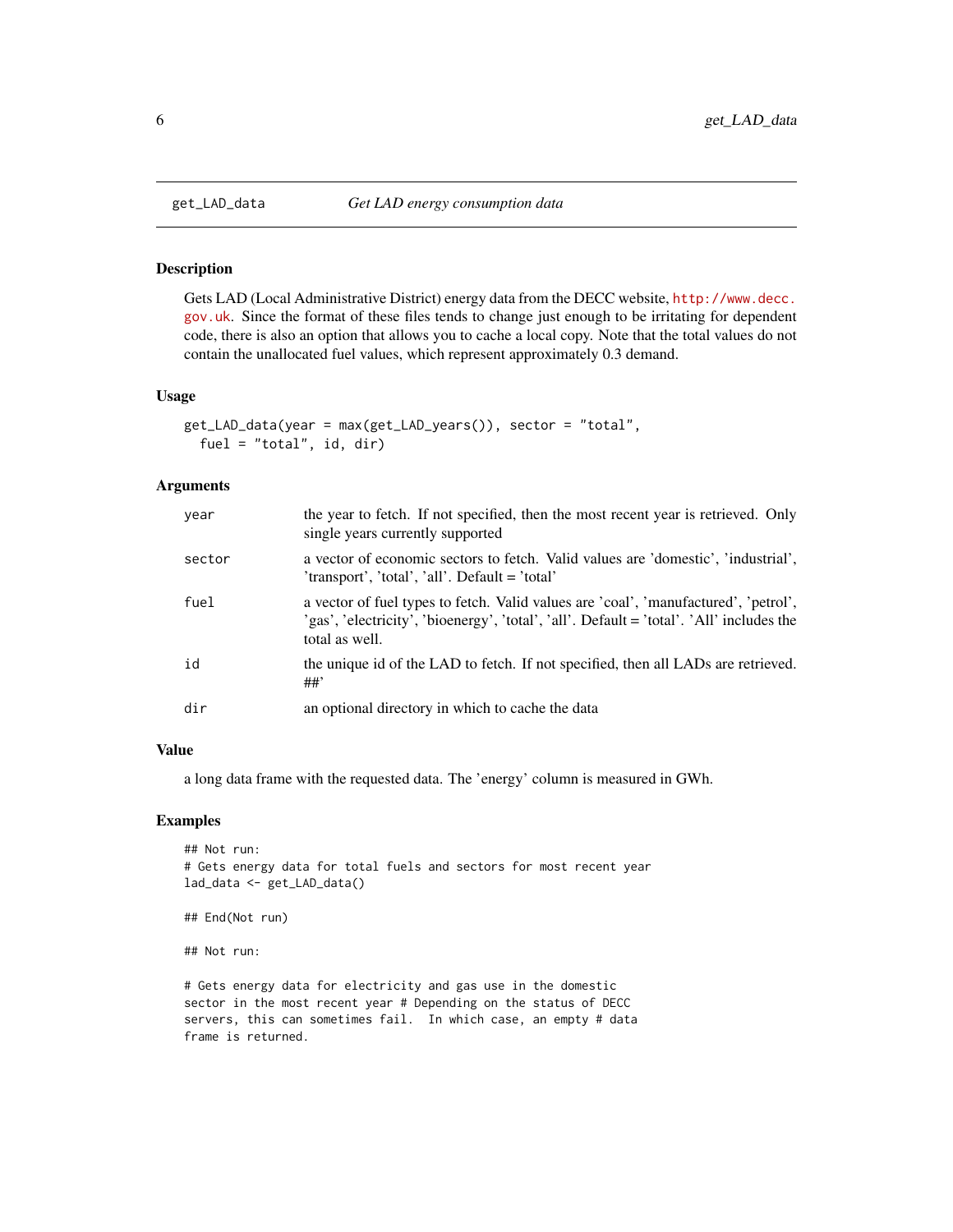```
df <- get_LAD_data(sector="domestic", fuel=c("electricity",
"gas"))
```
## End(Not run)

get\_LAD\_metadata *Gets metadata to describe LADs*

## Description

Gets metadata to decribe the local authority districts

## Usage

```
get_LAD_metadata(dir)
```
## Arguments

dir an optional directory in which to save a copy of the metadata

#### Value

a data frame giving metadata for each LAD. See [LAD\\_metadata](#page-14-1)

get\_LAD\_years *Get the years for which LAD data is available*

## Description

Get the years for which LAD data is available

#### Usage

get\_LAD\_years()

## Value

a vector of years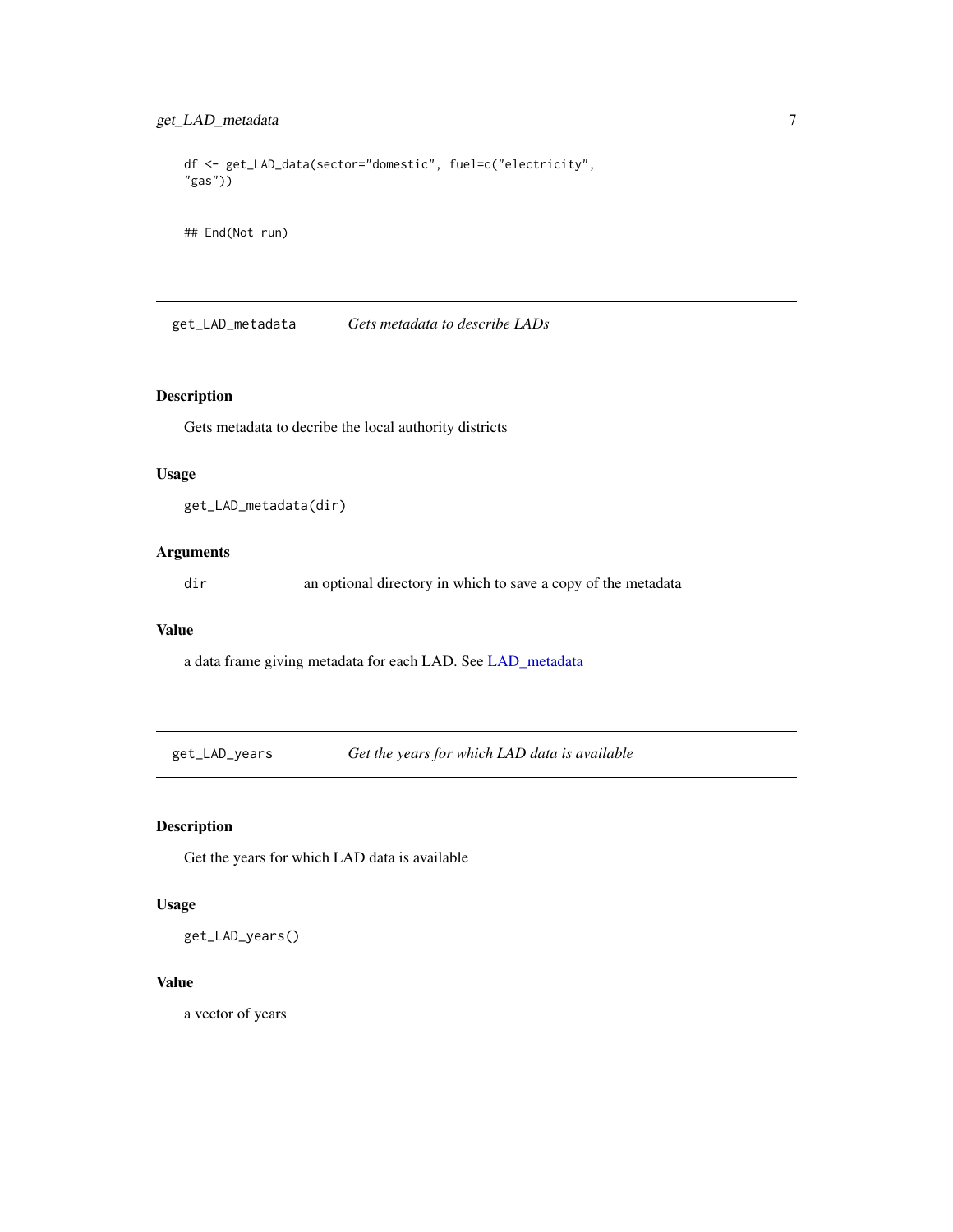<span id="page-7-0"></span>

Gets the date of the last update to the REF fuels mix database.

## Usage

```
get_last_date()
```
## Value

a Date object. If the REF website is unavailable, it will return today's date on the assumption that once it's back up, it will be up-to-date.

<span id="page-7-1"></span>

| get_LSOA_data | Get LSOA energy consumption data |
|---------------|----------------------------------|
|               |                                  |

#### Description

This function fetches LSOA (Lower Super Output Area) data from the DECC website.

#### Usage

```
get_LSOA_data(year = max(get_LSOA_years()), fuel = c("electricity", "gas"),
  sector = "domestic", id, dir)
```
### Arguments

| year   | the years of data to fetch. The default is the most recent year.                       |
|--------|----------------------------------------------------------------------------------------|
| sector | a vector of economic sectors to fetch. For LSOA data, only 'domestic' is al-<br>lowed. |
| fuel   | the fuel type to fetch. Valid values are 'electricity', 'gas'                          |
| id     | a vector of LSOA ids to fetch. If not specified, then all LSOAs are retrieved.         |
| dir    | an optional directory in which to store a copy of the data                             |

#### Value

a long data frame with the requested data. The 'energy' column is measured in GWh.

## Examples

```
## Not run:
lsoa_data <- get_LSOA_data() # Gets all data
## End(Not run)
```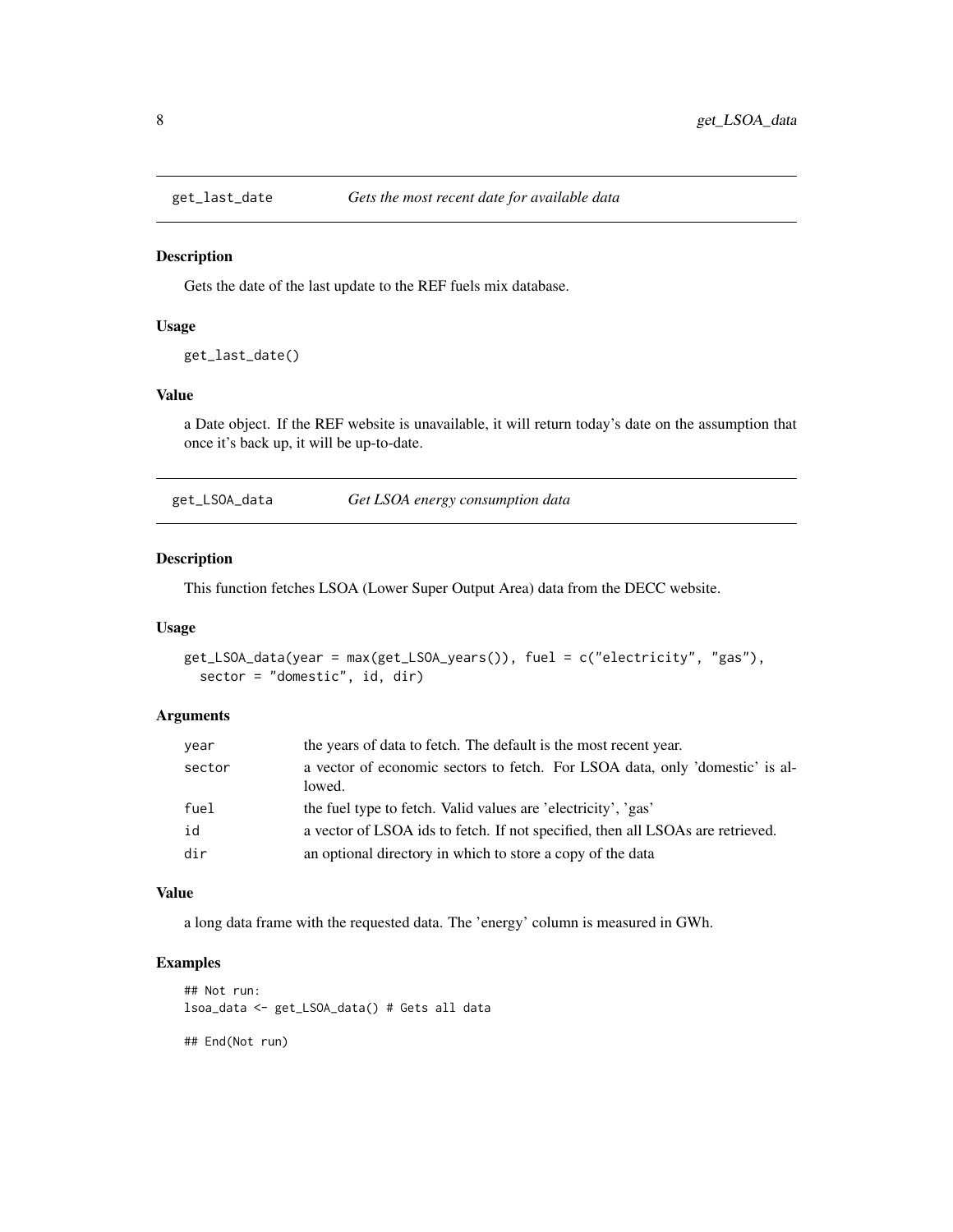#### <span id="page-8-0"></span>get\_LSOA\_metadata *Gets metadata for all LSOAs*

## Description

Gets the socio-demographic data associated with each Lower Super Output Area (LSOA). These data only cover England and Wales.

#### Usage

```
get_LSOA_metadata(dir)
```
#### Arguments

dir an (optional) directory in which to save the downloaded data

## Value

a data frame with the LSOA id code, population, area (in hectares), and number of households

#### Source

https://www.gov.uk/government/statistical-data-sets/socio-economic-data-for-mlsoa-igz-and-llsoa-el

get\_LSOA\_years *Gets the years for which LSOA data are available*

## Description

Gets the years for which LSOA data are available

## Usage

get\_LSOA\_years()

## Value

a numeric vector of valid years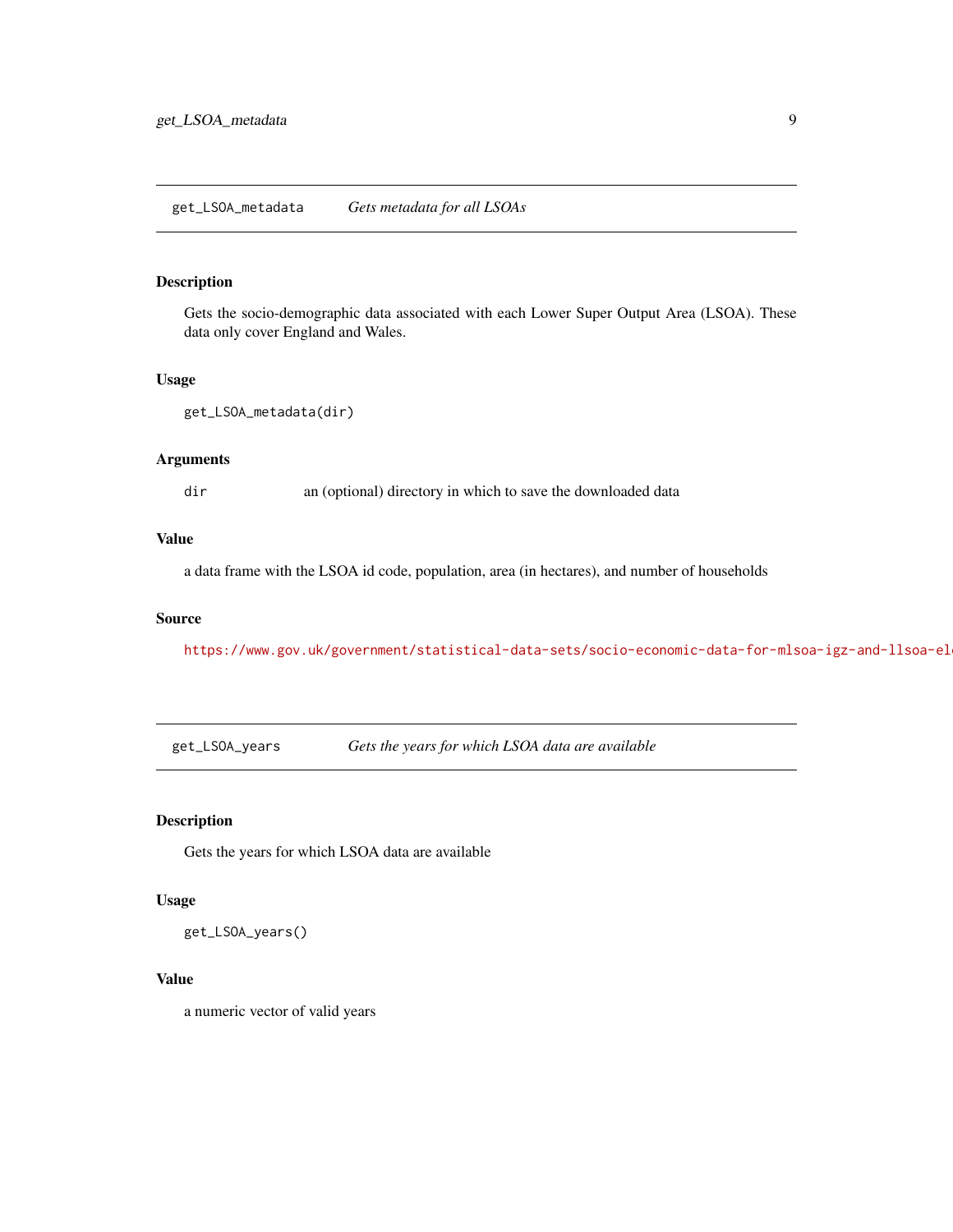<span id="page-9-1"></span><span id="page-9-0"></span>

This function fetches MSOA (Middle Super Output Area) data from the DECC website. Since the format of these files tends to change just enough to be irritating for dependent code, there is also an option that allows you to cache a local copy.

## Usage

```
get_MSOA_data(year = max(get_MSOA_years()), sector = c("domestic",
  "nondomestic"), fuel = c("electricity", "gas"), id, dir)
```
#### Arguments

| year   | the year for which you want data. Defaults to the most recent year available.            |
|--------|------------------------------------------------------------------------------------------|
| sector | the economic sector to fetch. Valid values are 'domestic', 'nondomestic'                 |
| fuel   | the fuel type to fetch. Valid values are 'electricity', 'gas'                            |
| id     | the unique id of the MSOA to fetch. If not specified, then all MSOAs are re-<br>trieved. |
| dir    | an optional directory in which to save a copy of the data                                |

## Value

a long data frame with the requested data. The 'energy' column is measured in GWh.

## Examples

```
## Not run:
msoa_data <- get_MSOA_data() # Gets all data
## End(Not run)
```
get\_MSOA\_metadata *Gets metadata for all MSOAs (including Scottish IGZs)*

## Description

Gets the socio-demographic data associated with each Middle Super Output Area (MSOA).

#### Usage

get\_MSOA\_metadata(dir)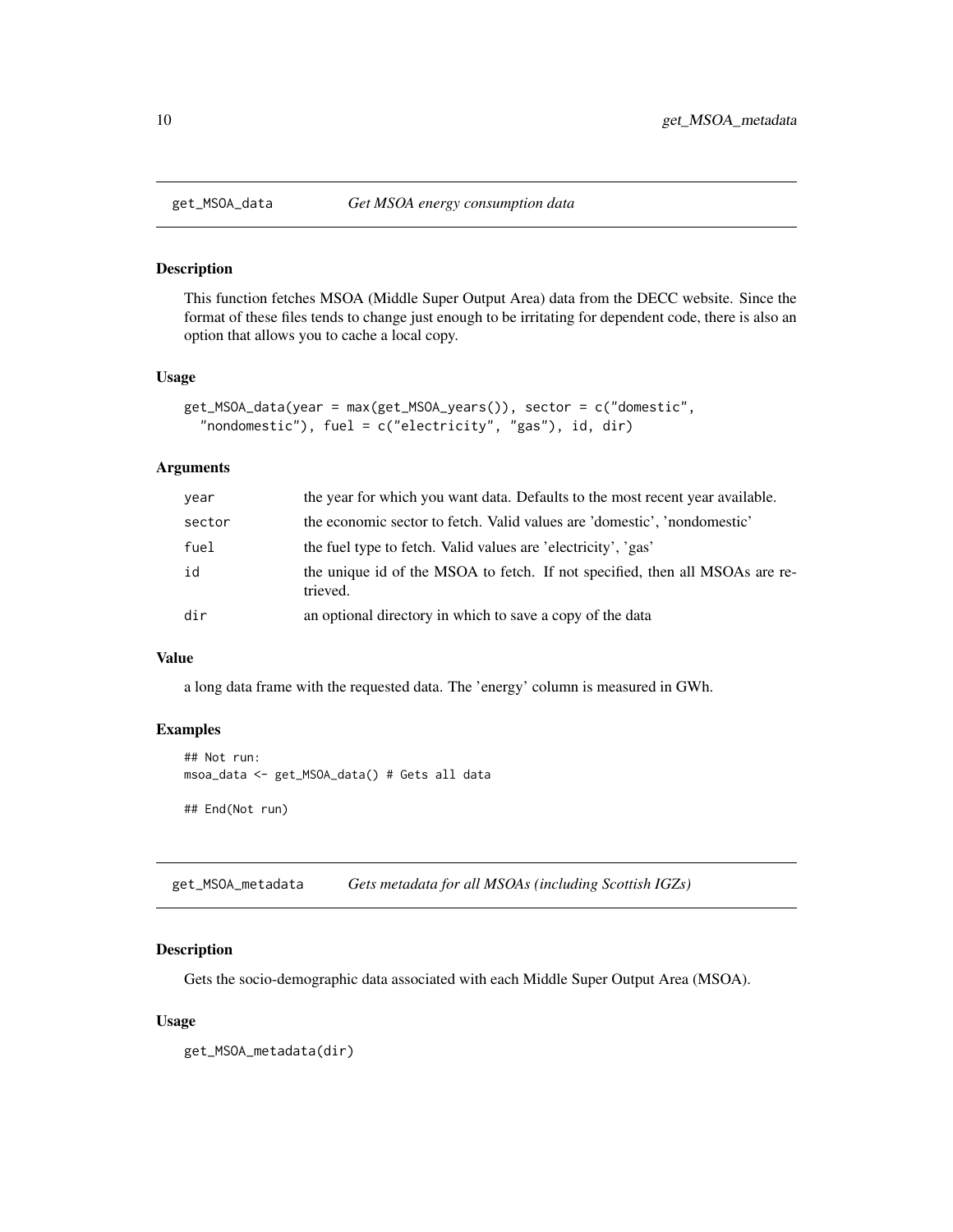## <span id="page-10-0"></span>Arguments

dir an (optional) directory in which to save the downloaded data

## Value

a data frame with the MSOA id code, population, area (in hectares), and number of households

## Source

https://www.gov.uk/government/statistical-data-sets/socio-economic-data-for-mlsoa-igz-and-llsoa-el

get\_MSOA\_years *Gets the years for which MSOA data are available*

## Description

Gets the years for which MSOA data are available

## Usage

get\_MSOA\_years()

## Value

a numeric vector of valid years

get\_package\_name *Gets the name of this package*

## Description

Gets the name of this package

#### Usage

get\_package\_name()

#### Value

a character string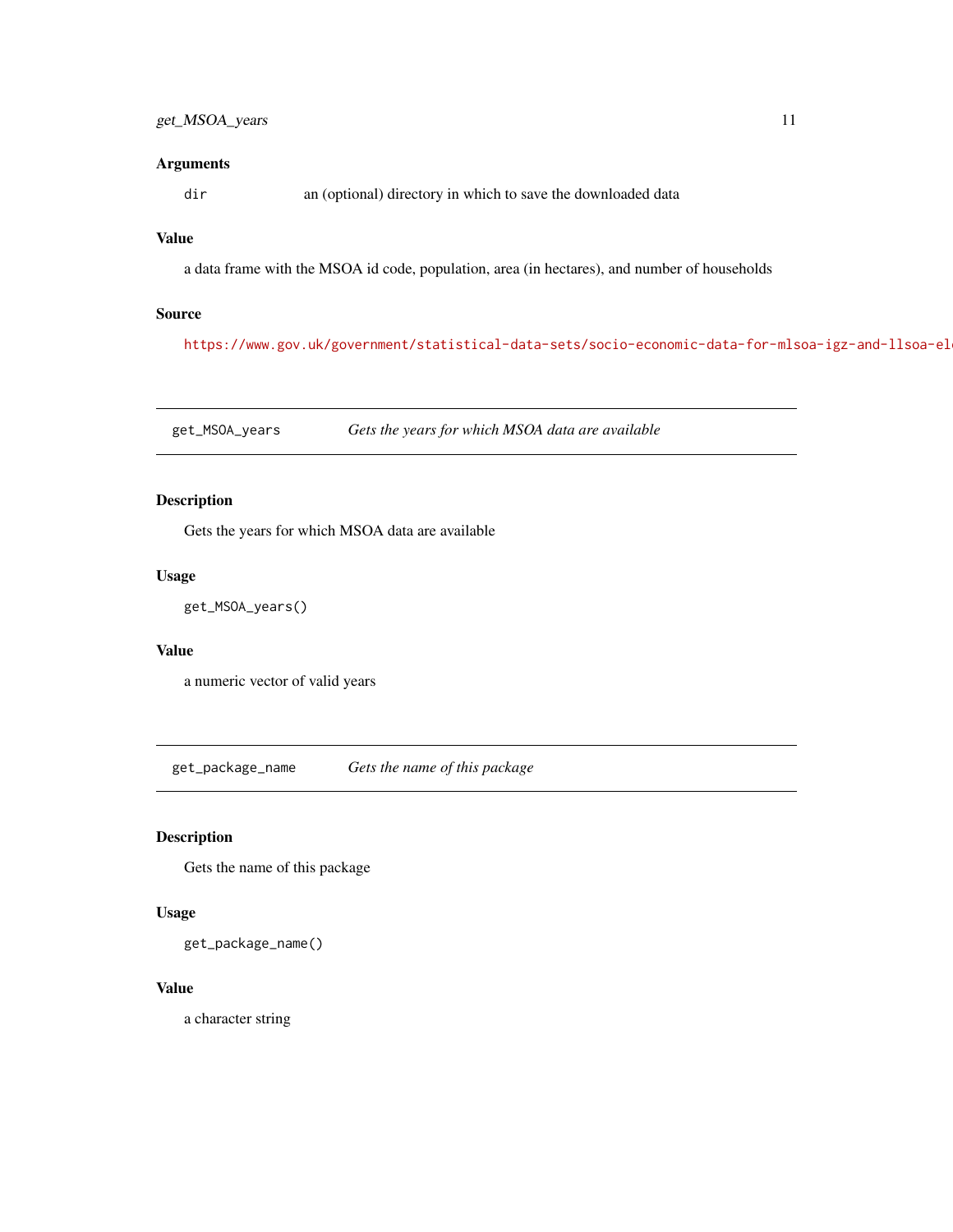<span id="page-11-0"></span>

Creates a list of various parameters needed to download and extract SOA data from the DECC website.

## Usage

```
get_params_list(level)
```
## Arguments

level one of "LSOA" or "MSOA" specifying the output area level

## Value

a list containing the parameters necessary to read each LSOA data file

get\_remote\_file *Gets a file from a remote URL*

## Description

Since the URLs of UK government data appear to change quite frequently, the method will automatically cache a local copy.

## Usage

```
get_remote_file(url, dir, update_cache = FALSE)
```
## Arguments

| url          | the address of the file to download                                                      |
|--------------|------------------------------------------------------------------------------------------|
| dir          | the directory to store the cached file in. If undefined, it defaults to STEMP/decetools. |
| update_cache | boolean. Should the cached file be overwritten? Default = FALSE                          |

#### Value

the file name (local path)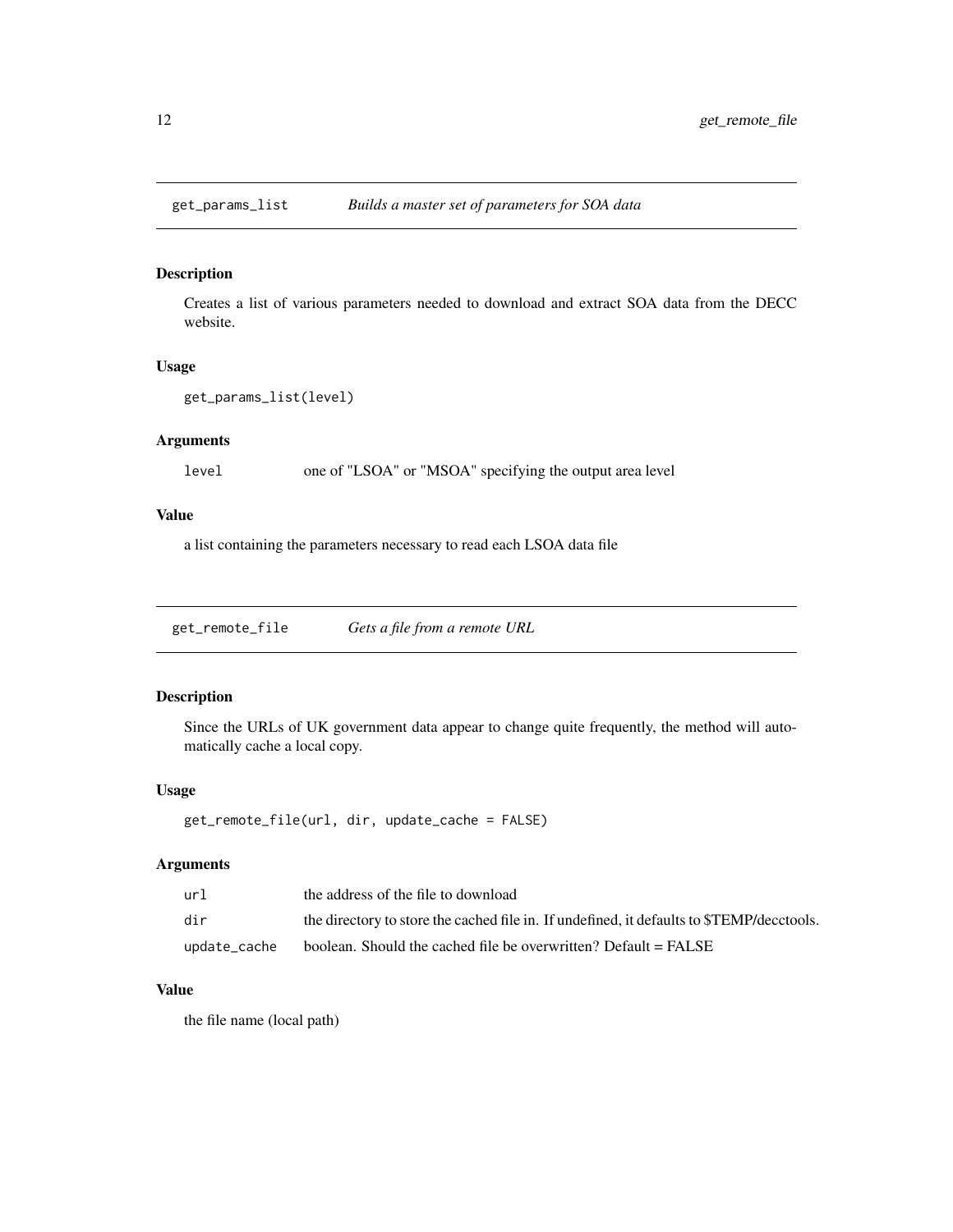<span id="page-12-1"></span><span id="page-12-0"></span>Gets SOA (Super Output Area) energy consumption data from the DECC website. You can select which SOA level, sector, year, and fuel type to fetch, as well as specifying a directory for local caching.

#### Usage

```
get_SOA_data(level, year = max(get_SOA_years()), sector = c("domestic",
  "nondomestic"), fuel = c("electricity", "gas"), id, dir)
```
## Arguments

| the year for which you want data. Defaults to the most recent year available.<br>year   |  |
|-----------------------------------------------------------------------------------------|--|
| the economic sector to fetch. Valid values are 'domestic', 'nondomestic'<br>sector      |  |
| fuel<br>the fuel type to fetch. Valid values are 'electricity', 'gas'                   |  |
| the unique id of the SOA to fetch. If not specified, then all SOAs are retrieved.<br>id |  |
| an optional directory in which to save a copy of the data<br>dir                        |  |

#### Value

a long data frame with the requested data. The 'energy' column is measured in GWh.

get\_SOA\_metadata *Gets metadata for Super Output Areas*

## Description

Gets the socio-demographic data associated with each Super Output Area.

## Usage

```
get_SOA_metadata(level, dir)
```
### Arguments

| level | one of "LSOA" (default) or "MSOA" specifying the output area level |
|-------|--------------------------------------------------------------------|
| dir   | an (optional) directory in which to save the downloaded data       |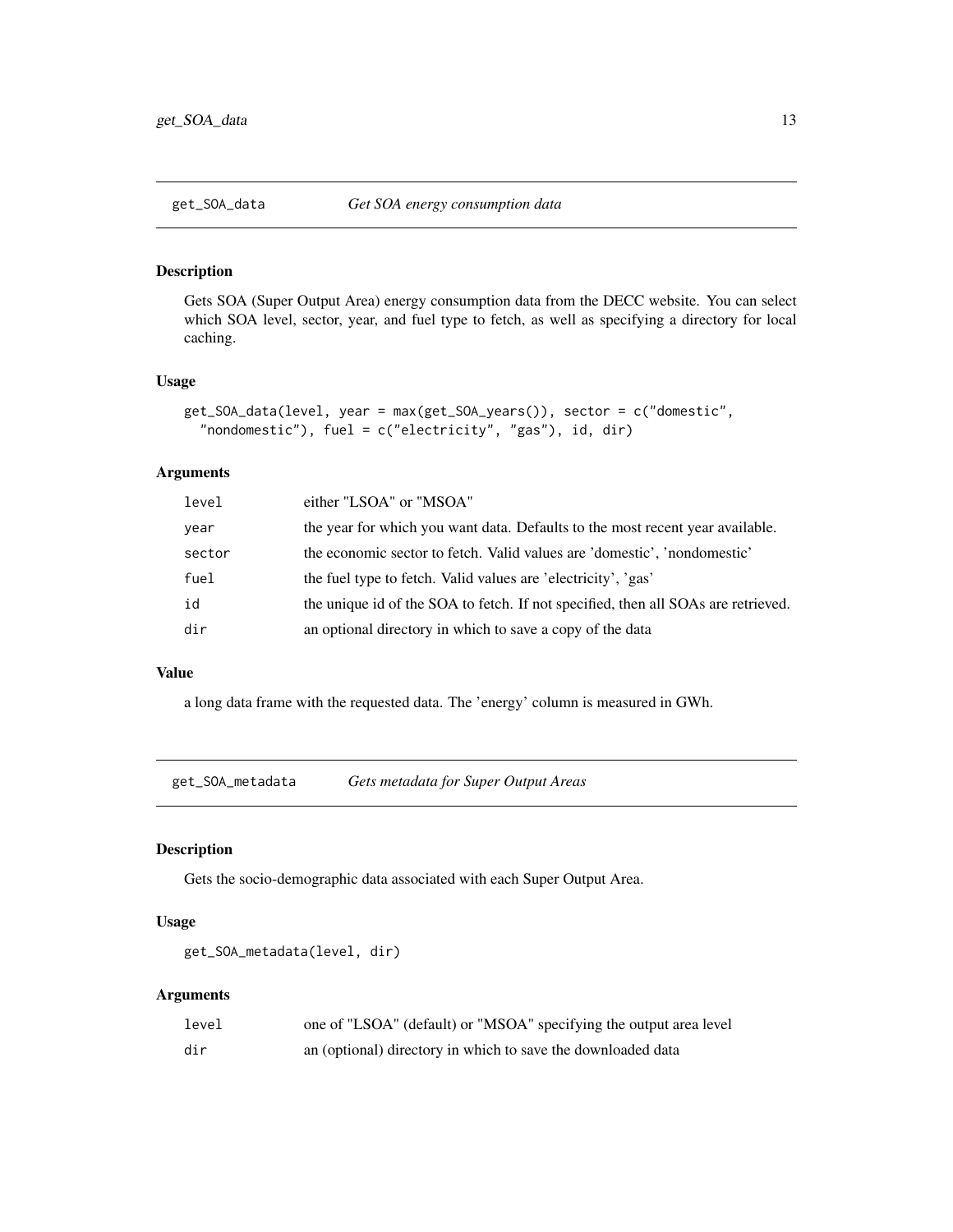## <span id="page-13-0"></span>Value

a data frame with the SOA id code, population, area (in hectares), and number of households

#### Source

https://www.gov.uk/government/statistical-data-sets/socio-economic-data-for-mlsoa-igz-and-llsoa-el

get\_SOA\_years *Gets the years for which SOA data are available*

#### Description

Gets the years for which SOA data are available

#### Usage

get\_SOA\_years(level = "LSOA")

#### Arguments

level one of "LSOA" (default) or "MSOA" specifying the output area level

## Value

a numeric vector of valid years for level

is\_urban *Checks if a specified local authority is urban*

## Description

Checks if a local authority is urban according to a user specified classification. See the details for more, well, detail.

## Usage

 $is\_urban(lad, urban = c("MU", "LU", "OU"))$ 

## Arguments

| lad   | a character vector a LAD ids (post-2011 format)                                   |
|-------|-----------------------------------------------------------------------------------|
| urban | a character vector specifying which of the above classifications to consider as a |
|       | urban                                                                             |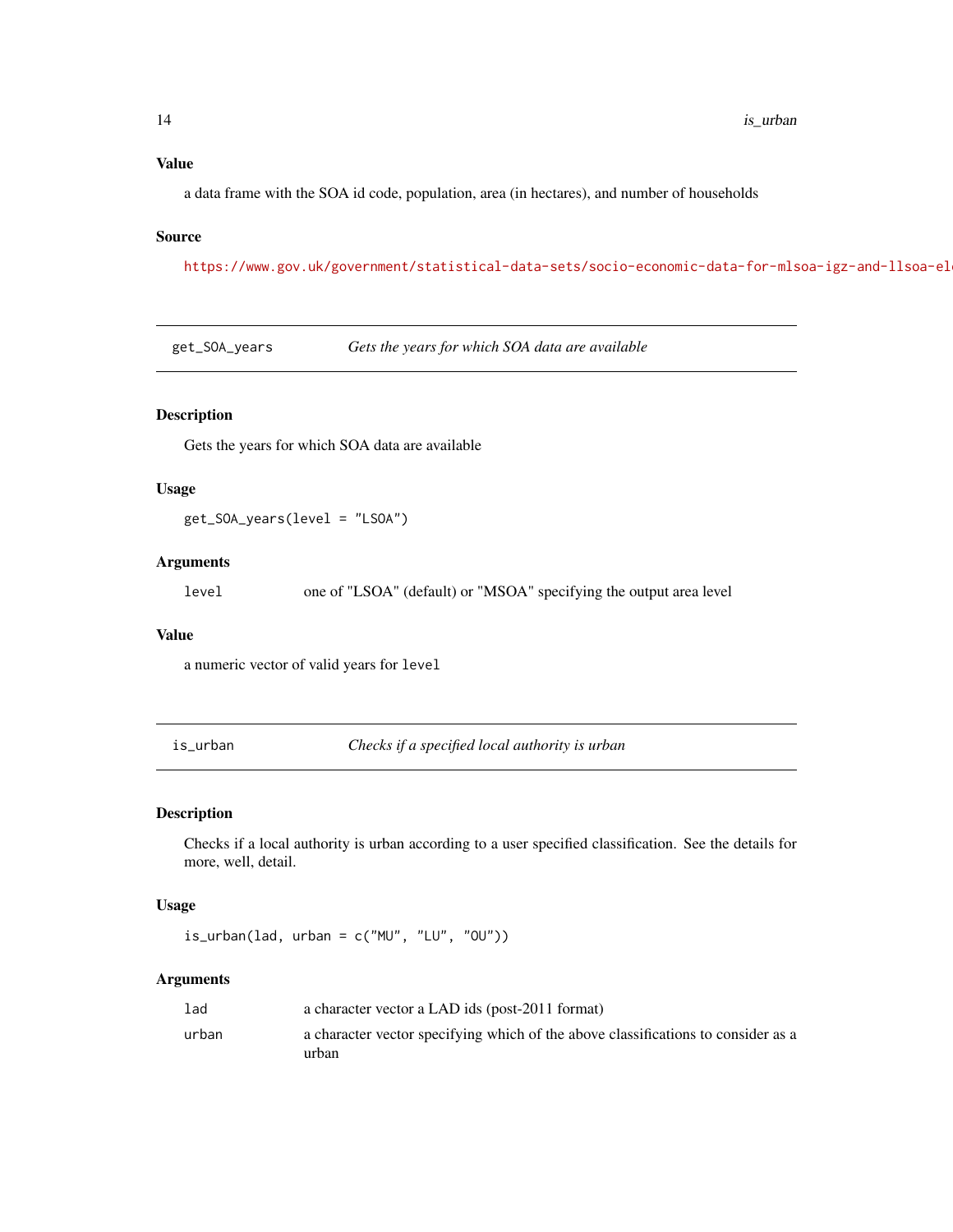#### <span id="page-14-0"></span>LAD\_metadata 15

#### Details

The urban classifications are described at [http://www.ons.gov.uk/ons/guide-method/geograph](http://www.ons.gov.uk/ons/guide-method/geography/products/area-classifications/rural-urban-definition-and-la/rural-urban-local-authority--la--classification--england-/index.html)y/ [products/area-classifications/rural-urban-definition-and-la/rural-urban-local-a](http://www.ons.gov.uk/ons/guide-method/geography/products/area-classifications/rural-urban-definition-and-la/rural-urban-local-authority--la--classification--england-/index.html)uthority--la--class [index.html](http://www.ons.gov.uk/ons/guide-method/geography/products/area-classifications/rural-urban-definition-and-la/rural-urban-local-authority--la--classification--england-/index.html) and are summarized as follows:

- MU = Major Urban: districts with either 100,000 people or 50 per cent of their population in urban areas with a population of more than 750,000
- LU = Large Urban: districts with either 50,000 people or 50 per cent of their population in one of 17 urban areas with a population between 250,000 and 750,000
- OU = Other Urban: districts with fewer than 37,000 people or less than 26 per cent of their population in rural settlements and larger market towns
- SR = Significant Rural: districts with more than 37,000 people or more than 26 per cent of their population in rural settlements and larger market towns
- R50 = Rural-50: districts with at least 50 per cent but less than 80 per cent of their population in rural settlements and larger market towns
- Rural-80: districts with at least 80 per cent of their population in rural settlements and larger market towns

Unfortunately these classifications are only defined for England. For all other countries, assumptions have been made about which LAUs are urban (LU) or rural (SR) using the following data sources:

- Wales, [http://www.ons.gov.uk/ons/guide-method/geography/beginner-s-guide/adm](http://www.ons.gov.uk/ons/guide-method/geography/beginner-s-guide/administrative/wales/unitary-authorities/index.html)inistrative/ [wales/unitary-authorities/index.html](http://www.ons.gov.uk/ons/guide-method/geography/beginner-s-guide/administrative/wales/unitary-authorities/index.html)
- Scotland, <http://www.scotland.gov.uk/Publications/2004/06/19498/38788>
- Northern Ireland, <http://www.nisra.gov.uk/geography/default.asp10.htm>

#### Value

a boolean vector of length(lad) indicating whether the corresponding local authority is urban

<span id="page-14-1"></span>LAD\_metadata *Descriptive data on local administrative districts*

#### **Description**

A data frame providing extra information about local administrative districts (LADs) in the United Kingdom. This includes the following fields:

## Format

A data frame with 406 rows and 11 columns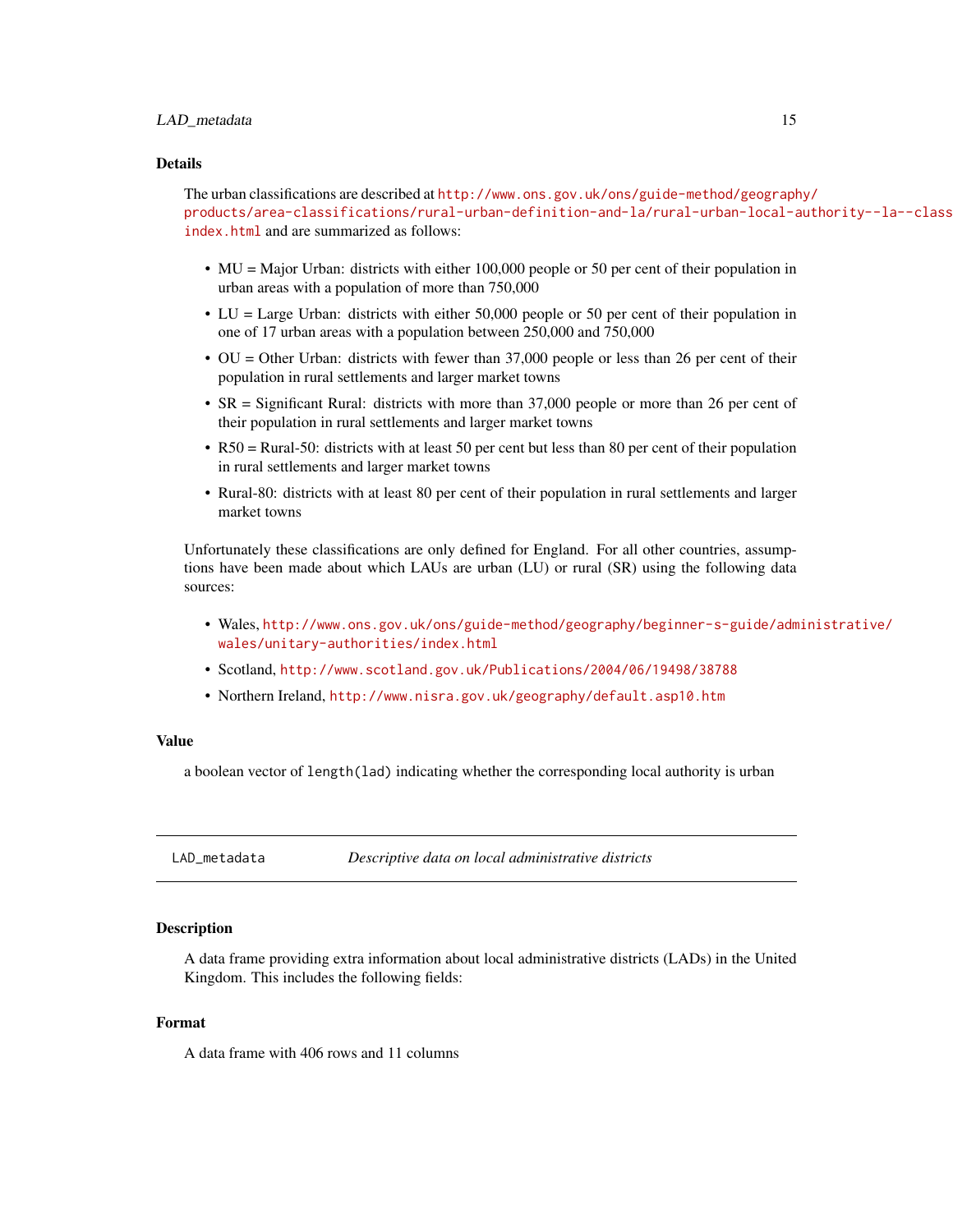## <span id="page-15-0"></span>Details

- name: the name of the LAD
- country: the country in which the LAD is located
- new: the UK geography local administrative district long code (LAD11CD) ##'
- old: the UK geography local administrative district short code (LAD11CDO)
- urban class: the urban/rural classification
- group\_name: a descriptive label describing the character of each LAD (the Supergroup of ONS's area classifications)
- population: mid-year 2011 population estimates for each LAD
- area: the area of the LAD in hectares
- hdd: the heating degree days of the local climate
- cdd: the cooling degree days of the local climate

There are multiple subnational geographies available for the UK; please see [http://www.ons.gov.](http://www.ons.gov.uk/ons/guide-method/geography/beginner-s-guide/index.html) [uk/ons/guide-method/geography/beginner-s-guide/index.html](http://www.ons.gov.uk/ons/guide-method/geography/beginner-s-guide/index.html) for an overview. This data set tries to make it easier to handle the links between two of these geographies: local administrative districts (LADs, the UK administrative geography for local authorities) and local administrative units (LAUs, the pan-European equivalent for EuroStat).

The first five data fields, and the area field, should be self-explanatory and can be used to link other data sets, most notably the energy statistics provided by [get\\_LAD\\_data](#page-5-1). However the other items require a bit of explanation.

urban\_class: These classifications are described at [http://www.ons.gov.uk/ons/guide-method](http://www.ons.gov.uk/ons/guide-method/geography/products/area-classifications/rural-urban-definition-and-la/rural-urban-local-authority--la--classification--england-/index.html)/ [geography/products/area-classifications/rural-urban-definition-and-la/rural-urb](http://www.ons.gov.uk/ons/guide-method/geography/products/area-classifications/rural-urban-definition-and-la/rural-urban-local-authority--la--classification--england-/index.html)an-local-authority[index.html](http://www.ons.gov.uk/ons/guide-method/geography/products/area-classifications/rural-urban-definition-and-la/rural-urban-local-authority--la--classification--england-/index.html) and are summarized as follows:

- MU = Major Urban: districts with either 100,000 people or 50 per cent of their population in urban areas with a population of more than 750,000
- LU = Large Urban: districts with either 50,000 people or 50 per cent of their population in one of 17 urban areas with a population between 250,000 and 750,000
- OU = Other Urban: districts with fewer than 37,000 people or less than 26 per cent of their population in rural settlements and larger market towns
- SR = Significant Rural: districts with more than 37,000 people or more than 26 per cent of their population in rural settlements and larger market towns
- R50 = Rural-50: districts with at least 50 per cent but less than 80 per cent of their population in rural settlements and larger market towns
- Rural-80: districts with at least 80 per cent of their population in rural settlements and larger market towns

Unfortunately these classifications are only defined for England. For all other countries, assumptions have been made about which LAUs are urban (LU) or rural (SR) using the following data sources:

• Wales, [http://www.ons.gov.uk/ons/guide-method/geography/beginner-s-guide/adm](http://www.ons.gov.uk/ons/guide-method/geography/beginner-s-guide/administrative/wales/unitary-authorities/index.html)inistrative/ [wales/unitary-authorities/index.html](http://www.ons.gov.uk/ons/guide-method/geography/beginner-s-guide/administrative/wales/unitary-authorities/index.html)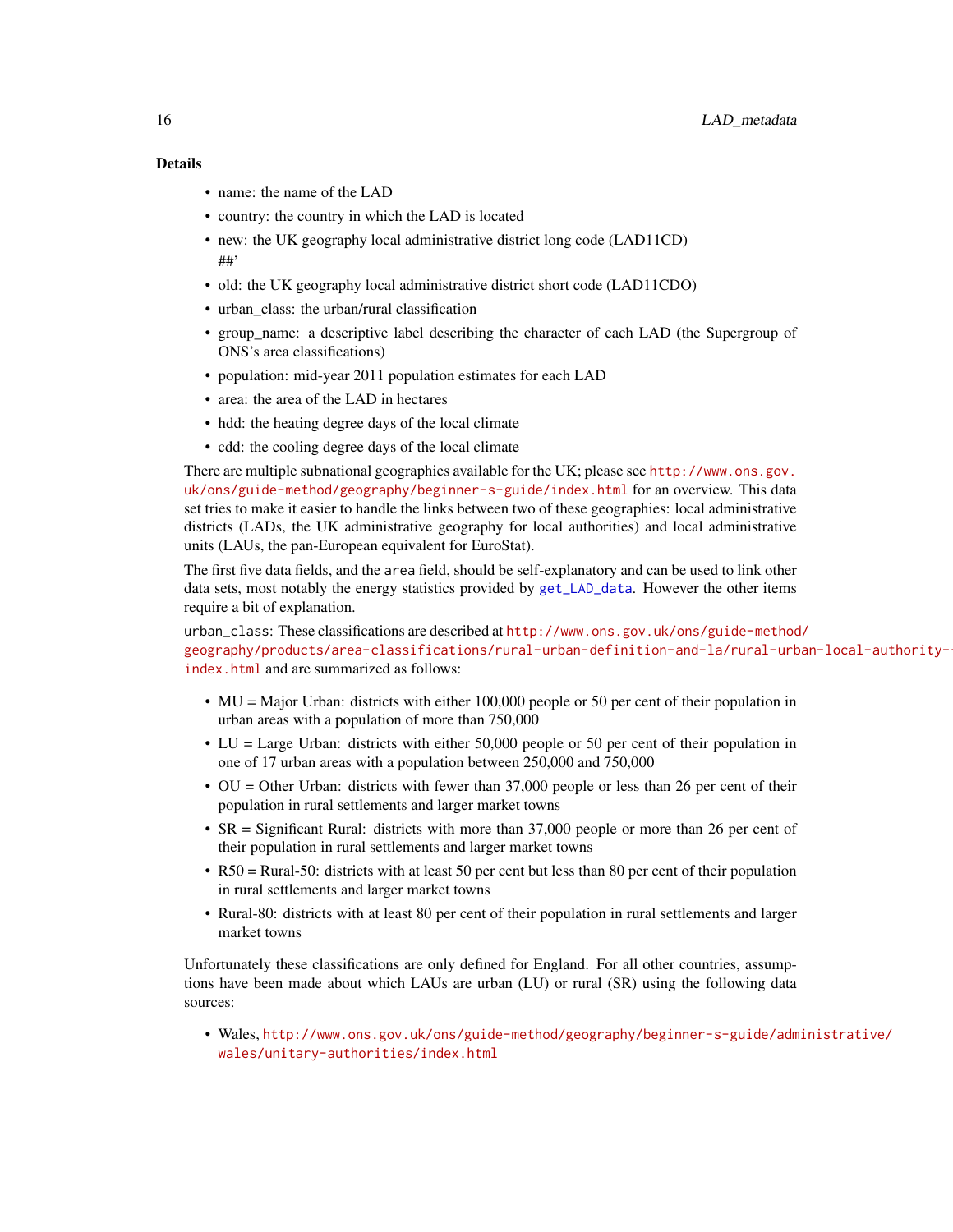#### <span id="page-16-0"></span>params and the contract of the contract of the contract of the contract of the contract of the contract of the contract of the contract of the contract of the contract of the contract of the contract of the contract of the

- Scotland, <http://www.scotland.gov.uk/Publications/2004/06/19498/38788>
- Northern Ireland, <http://www.nisra.gov.uk/geography/default.asp10.htm>

group\_name The Office for National Statistics calculated an area classification for each local authority; based on 2001 census data; see [http://www.ons.gov.uk/ons/guide-method/geography/](http://www.ons.gov.uk/ons/guide-method/geography/products/area-classifications/ns-area-classifications/index/index.html) [products/area-classifications/ns-area-classifications/index/index.html](http://www.ons.gov.uk/ons/guide-method/geography/products/area-classifications/ns-area-classifications/index/index.html). This field presents the group name, which is simply a descriptive label of the character of each LAD.

hdd, cdd: These fields represent annual heating and cooling degree days for each LAD; the raw data come from <http://www.eci.ox.ac.uk/research/energy/degreedays.php>. Heating degree days are assumed to be measured against a 15.5 degrees C base temperature and cooling degree days against 13 degrees C. The Oxford data set provides point estimates for 77 locations around the UK; an inverse distance weighting interpolation was performed (with  $p = 0.2$ ) to give a smooth surface of degree days across the UK and this was sampled using the LAD polygons to estimate the heating and cooling degree days in each location.

#### **Note**

Please be aware that the LAD codes change from time to time and so if you join this data with new data sets, you should manually check that the merge has been successful. Subtle variations in name also exist so beware if merging by name.

#### Source

Various; see URLs in detail above. Lookup codes from [http://www.ons.gov.uk/ons/guide-meth](http://www.ons.gov.uk/ons/guide-method/geography/products/names--codes-and-look-ups/names-and-codes-listings/names-and-codes-for-eurostat-geography/index.html)od/ [geography/products/names--codes-and-look-ups/names-and-codes-listings/names-and](http://www.ons.gov.uk/ons/guide-method/geography/products/names--codes-and-look-ups/names-and-codes-listings/names-and-codes-for-eurostat-geography/index.html)-codes-for-eurostat-geography/ [index.html](http://www.ons.gov.uk/ons/guide-method/geography/products/names--codes-and-look-ups/names-and-codes-listings/names-and-codes-for-eurostat-geography/index.html) (Eurostat LAU) and [http://www.ons.gov.uk/ons/guide-method/geography/prod](http://www.ons.gov.uk/ons/guide-method/geography/products/names--codes-and-look-ups/names-and-codes-listings/names-and-codes-for-administrative-geography/index.html)ucts/ [names--codes-and-look-ups/names-and-codes-listings/names-and-codes-for-administ](http://www.ons.gov.uk/ons/guide-method/geography/products/names--codes-and-look-ups/names-and-codes-listings/names-and-codes-for-administrative-geography/index.html)rative-geography/ [index.html](http://www.ons.gov.uk/ons/guide-method/geography/products/names--codes-and-look-ups/names-and-codes-listings/names-and-codes-for-administrative-geography/index.html) for UK LADs. Population data from [http://www.ons.gov.uk/ons/rel/census/](http://www.ons.gov.uk/ons/rel/census/2011-census/population-and-household-estimates-for-the-united-kingdom/) [2011-census/population-and-household-estimates-for-the-united-kingdom/](http://www.ons.gov.uk/ons/rel/census/2011-census/population-and-household-estimates-for-the-united-kingdom/).

params *SOA parameters*

#### **Description**

Provides a table of parameters for downloading SOA energy consumption data. Used by [get\\_SOA\\_data.](#page-12-1)

## Format

a data frame with 8 columns giving the parameters needed to read the Excel spreadsheets containing the energy data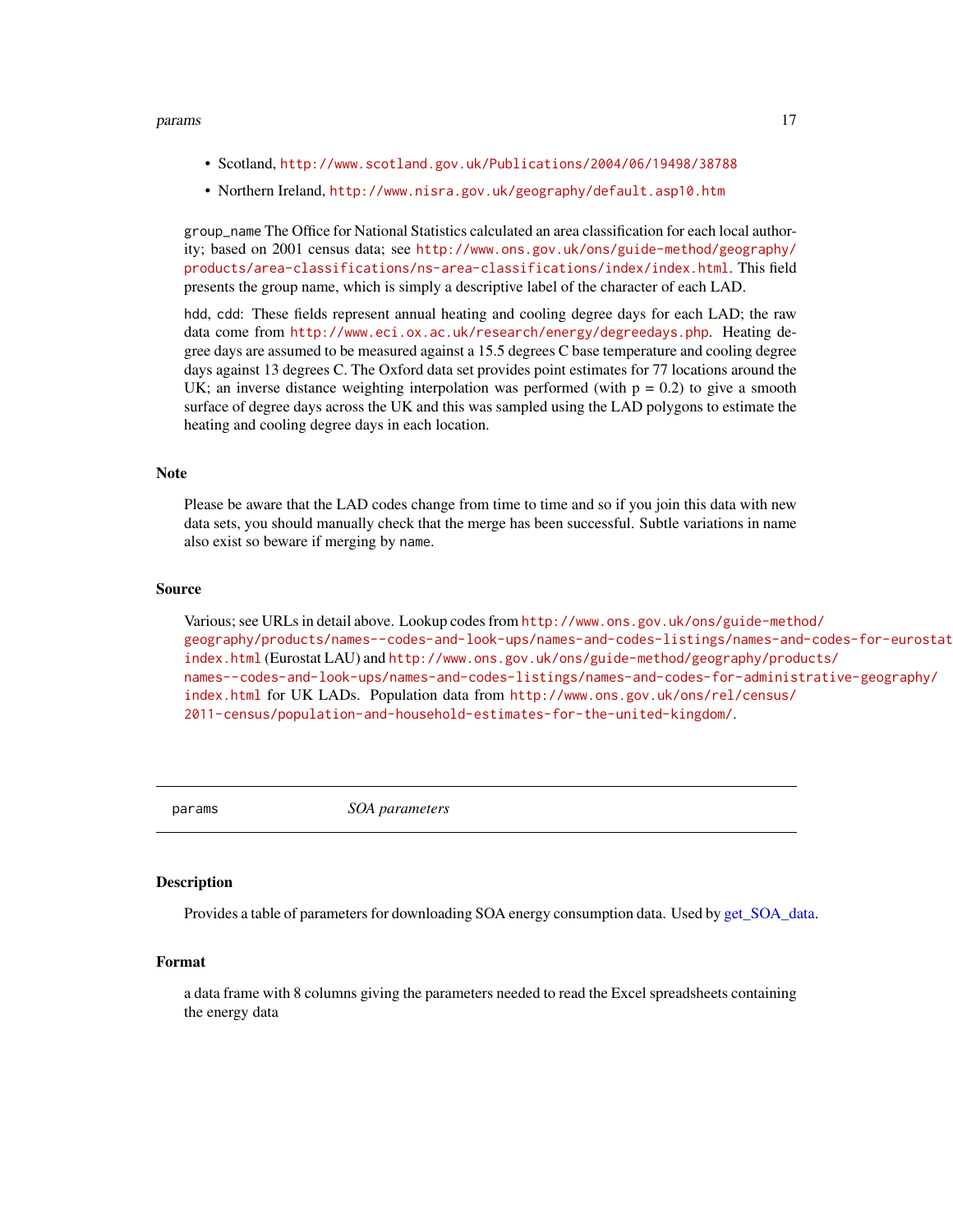<span id="page-17-0"></span>Parses the raw SOA data for a set of given parameters. This function deals with the fact that every DECC spreadsheet has a slightly different layout, but the extraction is the same. Namely, open up an Excel spreadsheet, get the right tab, extract the data from the right columns, tidy, and return.

#### Usage

parse\_raw\_SOA\_data(level, params)

## Arguments

| level  | one of "LSOA" or "MSOA" specifying the output area level |
|--------|----------------------------------------------------------|
| params | a list giving the function parameters including          |

### Value

a data frame with the energy data. NULL if not all of the required parameters are specified

| process_tab | Loads data from a specified tab |
|-------------|---------------------------------|
|             |                                 |

## Description

Loads energy data from a specified tab in the LAD workbook.

## Usage

process\_tab(wb, y, params)

## Arguments

| wb       | the open workbook containing all of the tabs                |
|----------|-------------------------------------------------------------|
| <b>V</b> | the year of data to fetch                                   |
| params   | a list of parameters giving the target id, sector, and fuel |

## Value

a data frame with the data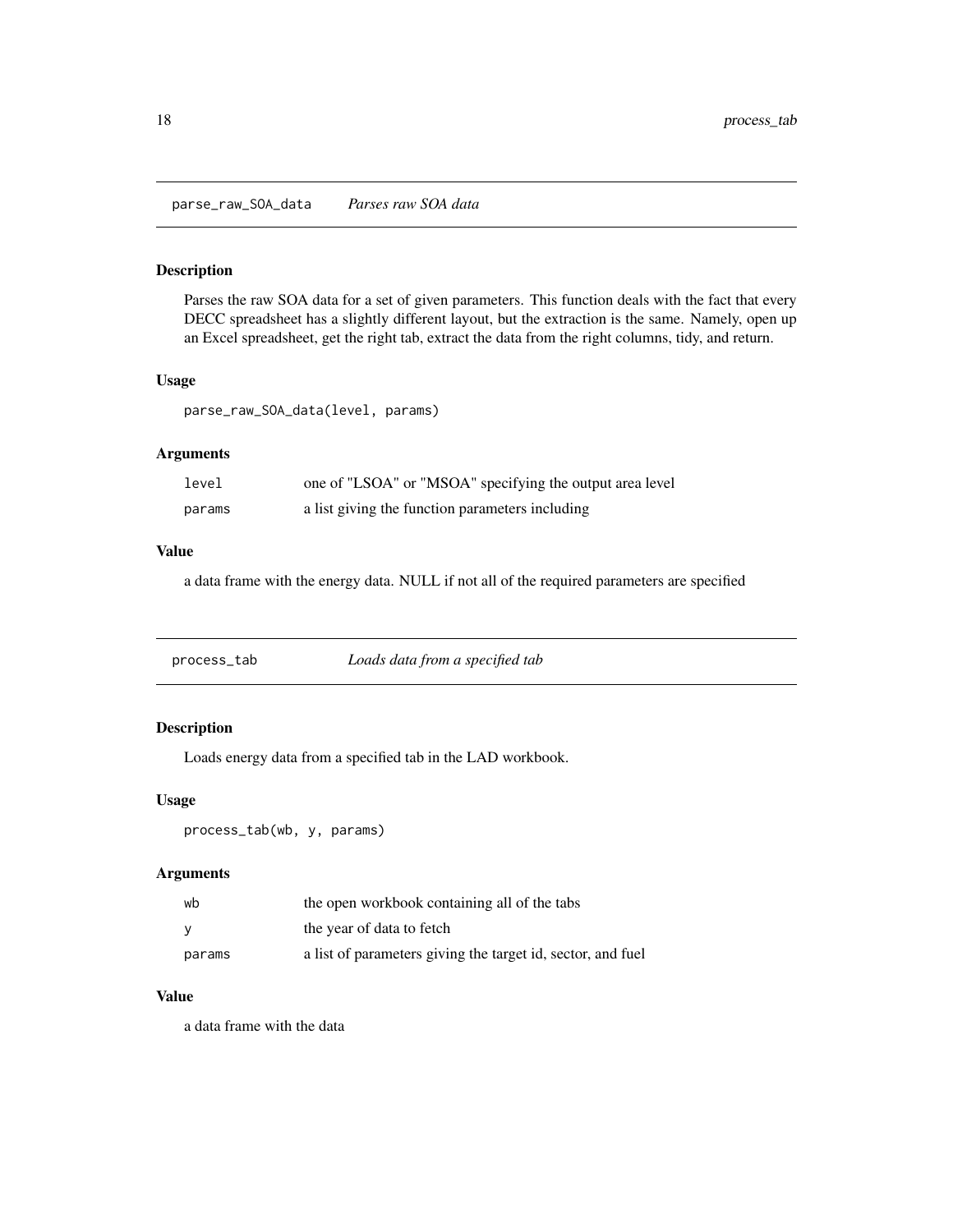<span id="page-18-0"></span>

Provides a lookup between Scottish districts and their Scottish Executive codes. Used internally to build the [get\\_geo\\_lookup](#page-2-1) table.

## Format

a data frame with 3 columns

validate\_directory *Validates a user-specified directory*

## Description

Ensures that a user-specified directory exists. If the argument is missing then a placeholder directory is created in \$TEMP.

## Usage

```
validate_directory(dir)
```
## Arguments

dir the directory name

## Value

the validated directory name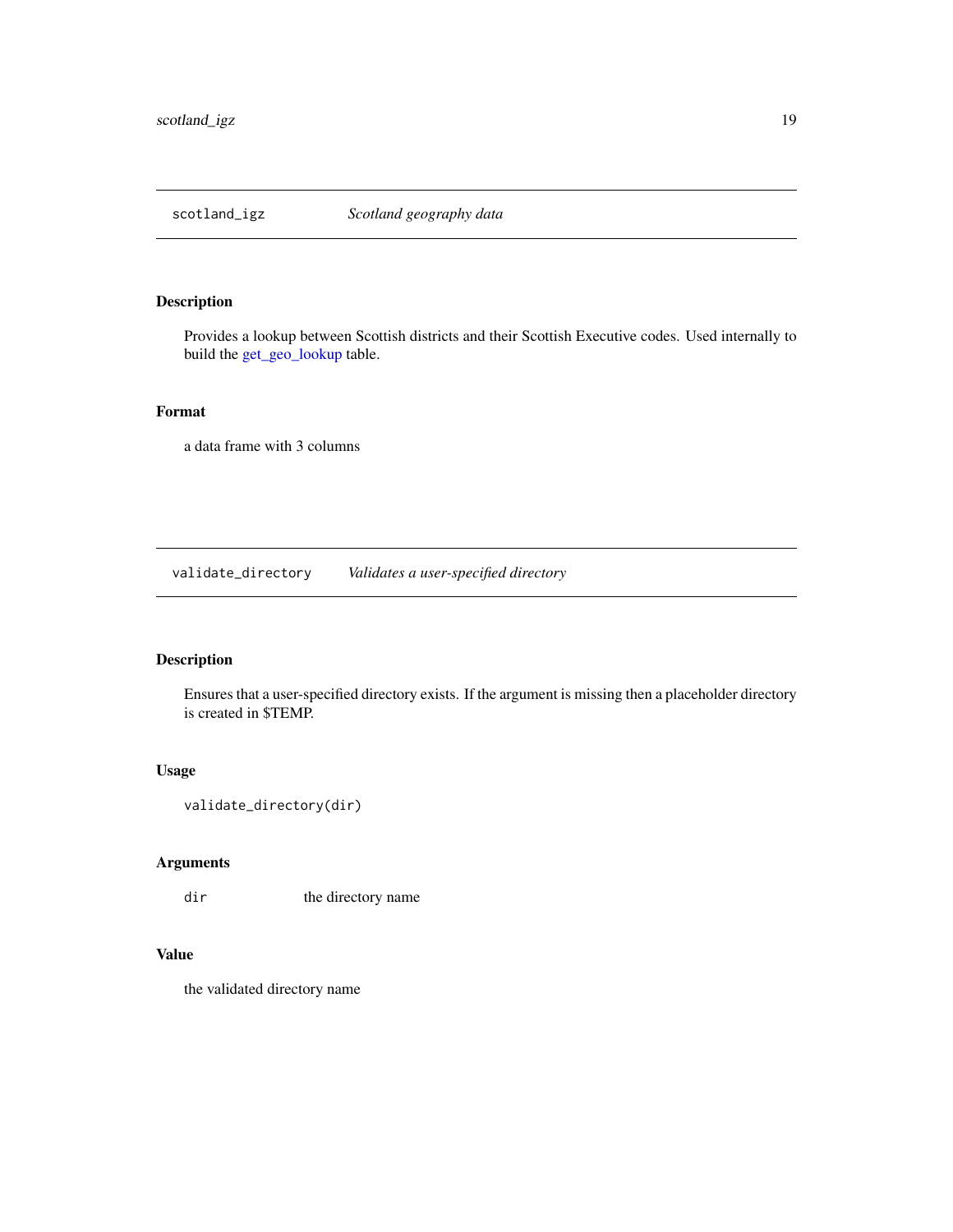<span id="page-19-0"></span>validate\_SOA\_level *Validates a SOA level*

## Description

Only one entry is allowed, either LSOA or MSOA

## Usage

validate\_SOA\_level(level)

## Arguments

level a character vector of unprocessed SOA level values

## Value

a single valid level value